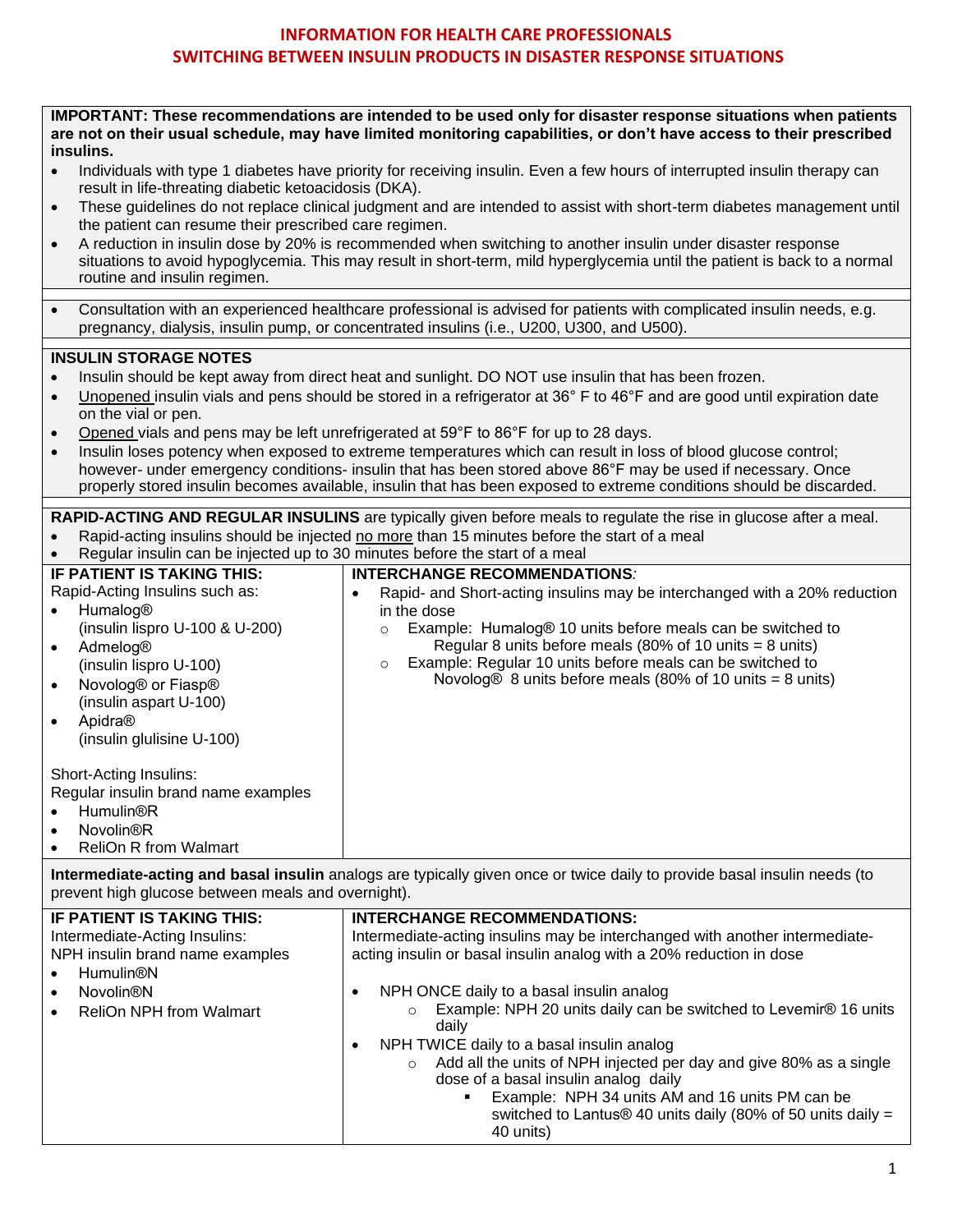# **INFORMATION FOR HEALTH CARE PROFESSIONALS SWITCHING BETWEEN INSULIN PRODUCTS IN DISASTER RESPONSE SITUATIONS**

| IF A PATIENT IS TAKING THIS:<br>Basal insulin analogues such as:<br>Levemir® (detemir U-100)<br>Lantus®, Basalgar® (glargine U-<br>100)<br>Toujeo® (glargine U-300)<br>Tresiba® (degludec U-100 & U-200)                                                                                                                                                                                                     | <b>INTERCHANGE RECOMMENDATIONS:</b><br>Basal insulin analogs may be interchanged with NPH with a 20% reduction in<br>dose and divided based on predicted meal frequency<br>If eating 2 meals per day, split the new dose into $\frac{1}{2}$ NPH with first meal of<br>the day and $\frac{1}{2}$ NPH with second meal of the day<br>Basal insulin analogs (with the exception of Tresiba®) may be interchanged<br>$\bullet$<br>with another basal insulin analog with a 20% reduction in dose<br>Tresiba® (80 units or less) may be interchanged with another basal insulin<br>$\bullet$<br>analog with a 20% reduction in dose<br>Tresiba® (greater than 80 units) may be interchanged with another basal<br>insulin analog with a 20% reduction in dose, but the other basal insulin<br>must be split into two equal doses given 12 hours apart.<br>Example: Tresiba® 100 units daily can be switched to<br>$\circ$<br>Basalgar $@$ 40 units (80% of 100 units = 80 units/2) every 12 hours |  |
|--------------------------------------------------------------------------------------------------------------------------------------------------------------------------------------------------------------------------------------------------------------------------------------------------------------------------------------------------------------------------------------------------------------|----------------------------------------------------------------------------------------------------------------------------------------------------------------------------------------------------------------------------------------------------------------------------------------------------------------------------------------------------------------------------------------------------------------------------------------------------------------------------------------------------------------------------------------------------------------------------------------------------------------------------------------------------------------------------------------------------------------------------------------------------------------------------------------------------------------------------------------------------------------------------------------------------------------------------------------------------------------------------------------------|--|
|                                                                                                                                                                                                                                                                                                                                                                                                              |                                                                                                                                                                                                                                                                                                                                                                                                                                                                                                                                                                                                                                                                                                                                                                                                                                                                                                                                                                                              |  |
| PREMIXED INSULINS combine an intermediate-acting insulin or basal insulin analog with a rapid or regular insulin. The<br>ratio of the mixture is indicated in the name. e.g. 70% intermediate or long-acting with 30% rapid or short-acting.                                                                                                                                                                 |                                                                                                                                                                                                                                                                                                                                                                                                                                                                                                                                                                                                                                                                                                                                                                                                                                                                                                                                                                                              |  |
| IF PATIENT IS TAKING THIS:<br>PREMIXED INSULINS with Regular<br>insulin<br>NPH/Regular (Humulin® 70/30,<br>Novolin® 70/30, or ReliOn 70/30)<br>PREMIXED INSULINS with rapid-acting<br>insulin<br>Humalog® Mix 75/25<br>$\bullet$<br>Humalog® Mix 50/50<br>$\bullet$<br>Novolog® Mix 70/30<br>$\bullet$<br>PREMIXED INSULIN with rapid- and<br>ultra-long acting insulins<br>Ryzodeg® 70/30 (degludec/aspart) | <b>INTERCHANGE RECOMMENDATIONS:</b><br>Regular and Rapid-acting PREMIXED insulins may be interchanged with<br>another PREMIXED insulin with a 20% reduction in the dose<br>Insulin mixes containing a rapid-acting insulin should be injected no more<br>than 15 minutes before the start of a meal<br>Insulin mixes containing Regular insulin can be injected up to 30 minutes<br>$\bullet$<br>before the start of a meal<br>PREMIXED insulin may be interchanged with NPH using a 20% reduction<br>$\bullet$<br>in dose                                                                                                                                                                                                                                                                                                                                                                                                                                                                   |  |
| <b>UNIQUE INSULIN THERAPIES</b>                                                                                                                                                                                                                                                                                                                                                                              |                                                                                                                                                                                                                                                                                                                                                                                                                                                                                                                                                                                                                                                                                                                                                                                                                                                                                                                                                                                              |  |
| Concentrated Insulin: Humulin® R U500 insulin. Strongly recommend consulting a healthcare professional with<br>experience in U500 insulin if switching to another insulin                                                                                                                                                                                                                                    |                                                                                                                                                                                                                                                                                                                                                                                                                                                                                                                                                                                                                                                                                                                                                                                                                                                                                                                                                                                              |  |
| <b>INSULIN PUMP</b><br>U300, or U500)<br>$\bullet$<br>professional experienced in insulin pump management<br>circumstances permit:<br>Give 0.3 units/kg of a basal insulin analog as a once daily dose                                                                                                                                                                                                       | Insulin pump patients may only substitute Humalog®, Novolog®, Fiasp®, Apidra®, Admelog® or regular insulin in the pump<br>Substitutions cannot include an intermediate-acting insulin or a basal insulin analog or concentrated insulin (i.e., U200,<br>Individuals with type 1 diabetes have priority for receiving insulin. Even a few hours of interrupted insulin therapy can<br>result in life-threating Diabetic Ketoacidosis (DKA). If patient does not have a back-up plan, consult with a healthcare<br>When the insulin pump cannot be used, basal insulin is the primary need, with rapid- or short-acting insulin as<br>Example: patient weighs 60 kg, give 18 units of a basal insulin analog once daily                                                                                                                                                                                                                                                                        |  |
| If rapid or short acting insulin is available, give 0.3 units/kg divided by 6 at each meal                                                                                                                                                                                                                                                                                                                   |                                                                                                                                                                                                                                                                                                                                                                                                                                                                                                                                                                                                                                                                                                                                                                                                                                                                                                                                                                                              |  |

#### o Example: patient weighs 60 kg, give 3 units of rapid or short-acting insulin with each meal

# **THE RECOMMENDATIONS DO NOT REPLACE CLINICAL JUDGMENT.**

Approved by the American Diabetes Association, the Endocrine Society and JDRF - August 2020